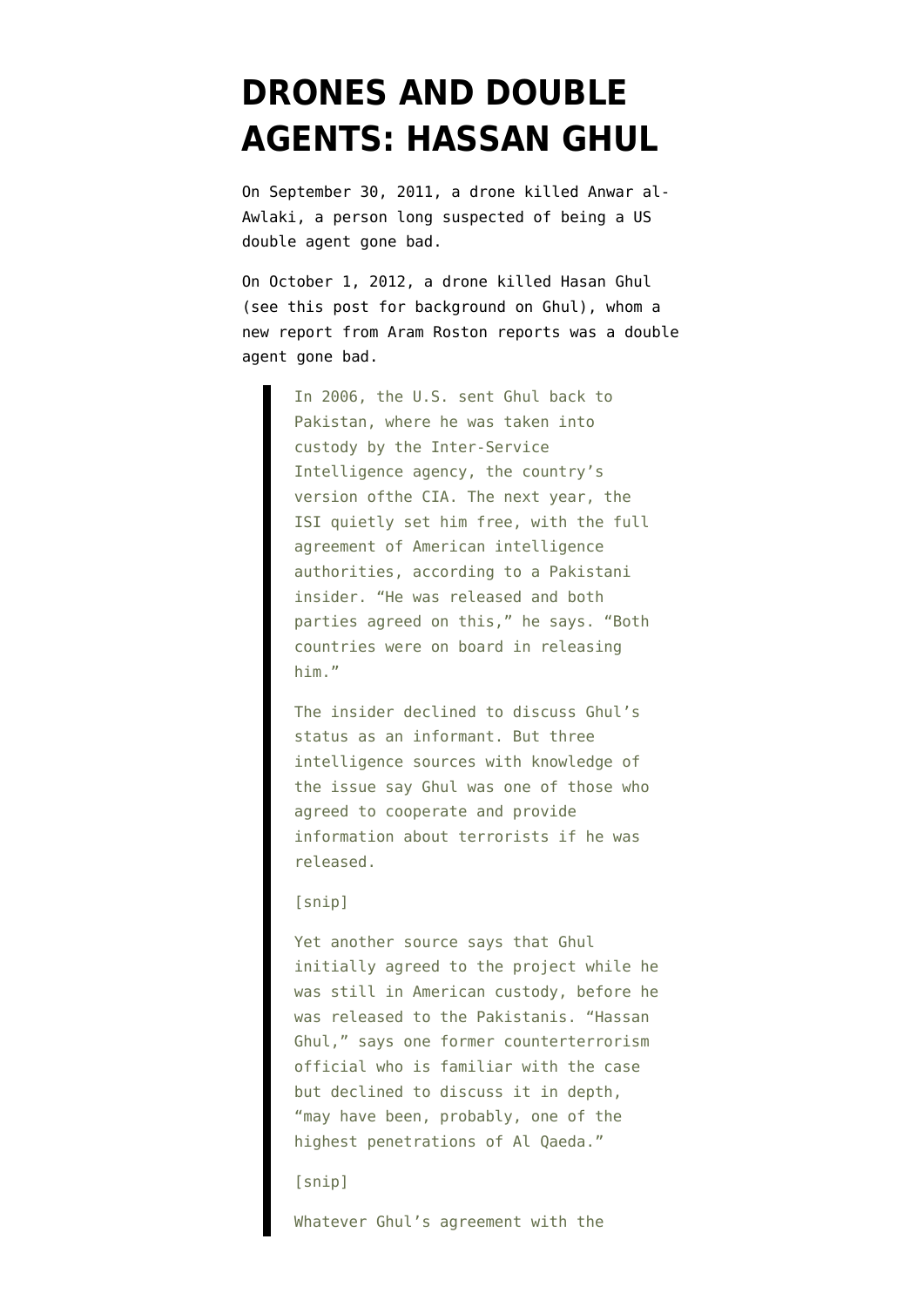Americans or Pakistanis, by the time Bin Laden was killed, it appears to have ended. One Pakistani source with knowledge of the case says that Ghul eventually "vanished" and that "the deal was rescinded." Yet he would not say anything about exactly when after his release Ghul lost contact with the ISI.

Now, there are a number of aspects of this story that are unclear, which (if clarified) might explain this further. For example:

- The report does not note the chronology of Ghul's torture. [According to Dianne](http://www.emptywheel.net/2012/04/30/feinstein-and-levin-hassan-ghul-revealed-abu-al-kuwaitis-role-and-then-we-tortured-him/) [Feinstein and Carl Levin](http://www.emptywheel.net/2012/04/30/feinstein-and-levin-hassan-ghul-revealed-abu-al-kuwaitis-role-and-then-we-tortured-him/), Ghul was cooperative right after being captured in 2004. Yet we proceeded to torture him. This chronology would suggest Ghul was cooperative, then tortured, then cooperative, then not cooperative.
- The report makes no mention of Ghul's [alleged ties](http://www.washingtonpost.com/world/national-security/documents-reveal-nsas-extensive-involvement-in-targeted-killing-program/2013/10/16/29775278-3674-11e3-8a0e-4e2cf80831fc_print.html) to Lashkar-e-Taiba, a crucially important detail when you're discussing whether the US or the Pakistanis were running him as a double agent. We would have a real incentive to recruit Ghul to inform on LET (which is, after all, what we did with David Headley and may have been what Ray Davis was trying to do, recruit LET informants).